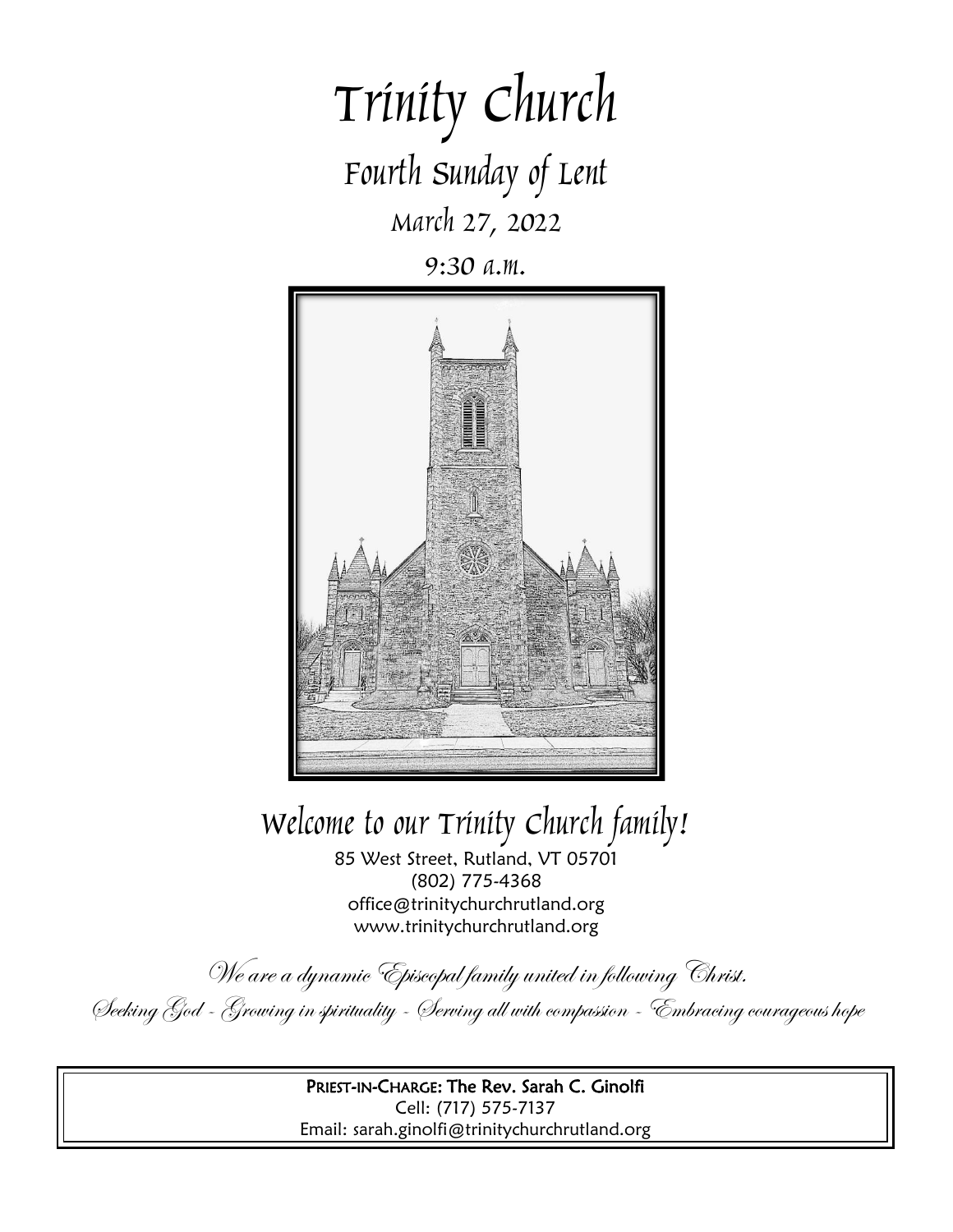### Announcements

Precautions Required for In-Person Worship—Please read the next page for our updated policies.

Lenten Series—We have one session left in our Lenten Series coming up on Tuesday, March 29, from 6:30- 8:00pm. The series will be held via Zoom and a link will be emailed. Or you can visit the events tab on our website and click on the link in our calendar.

March 29 Our Anglican Identity

Easter Altar Flowers—It may seem like Easter is a long way off, but it's really not! At least, not too soon to think about and request your memorials and honorariums for the Easter flowers. Please submit your names and donation for the flowers no later than April 8. (Please also indicate if it's a memorial or an honorarium.)

Holy Week Worship—We are thrilled to announced a joint service on Maundy Thursday with Grace UCC! Please come and help us make them welcome at Trinity.



\*\*\*\*\*\*\*

Our Staff: Priest-in-Charge, the Rev. Sarah Ginolfi; treasurer, Linda Fay; Parish Administrator, Wendy Grace; Music Director, John Riddle; Sexton, Jeff Zoesch

Our Vestry: Senior Warden, Fern Fryer; Junior Warden, Jay Slenker; Members: Melissa Alarie; Lisa F. Boerner; Elizabeth Bushey; Kathy Hall; Rich Jones; David Thurmer; Holly Webb

Today's Liturgical Assistants: Altar Guild—Helen Thomas, Winnie Grace, Mary Ruth, Linda Barcomb; Chalice Assistant—Jay Slenker; Old Testament Reader—Winnie Grace; Epistle Reader—Larry Jensen; Intercessor— Wendy Grace: *Ushers*—Rich Carlson, Lisa Frankel-Boerner: *Live Stream Tech*—Nanci Gordon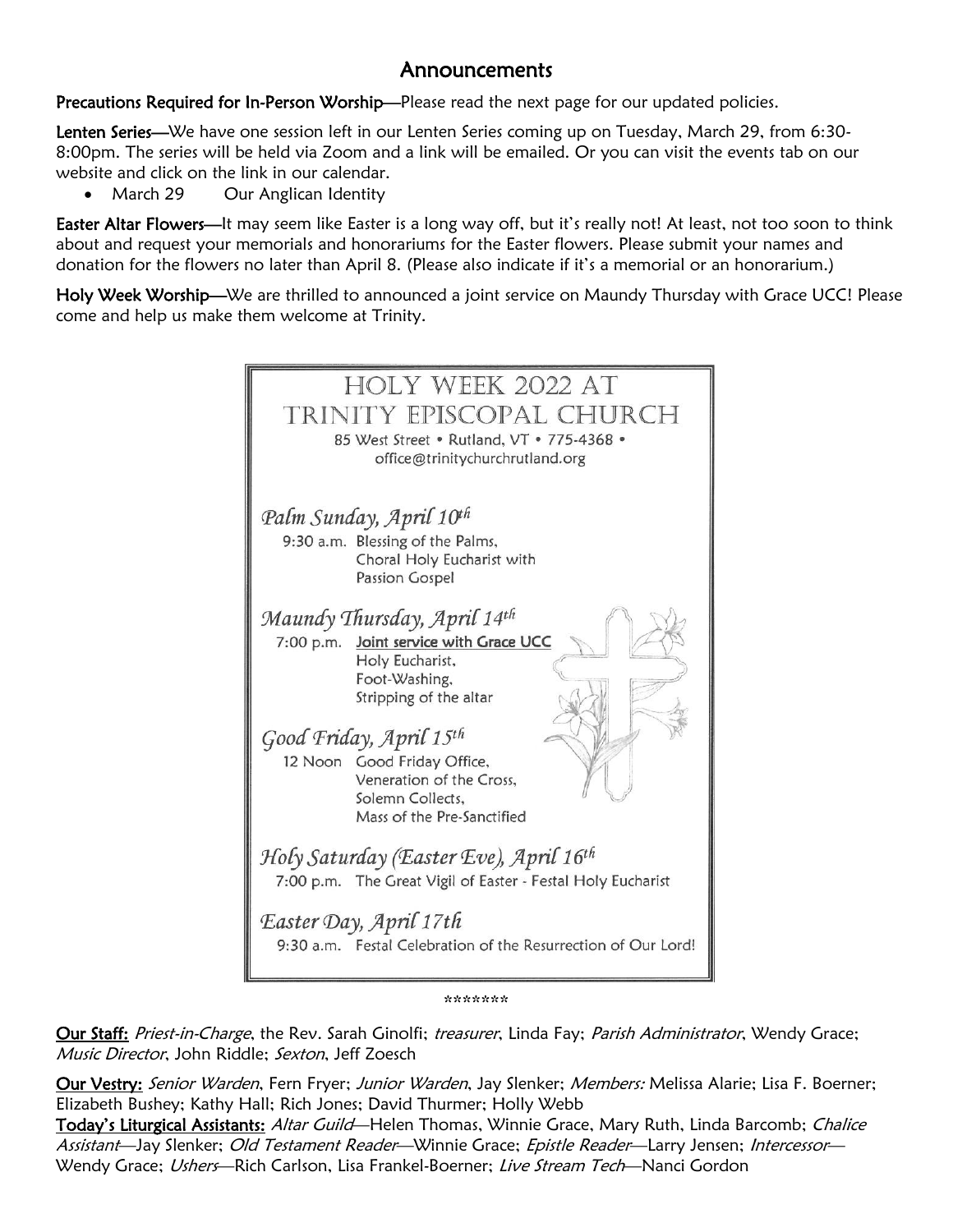### **UPDATED COVID POLICIES**

Practices we'll maintain

- Distanced seating in pews
- Hybrid Worship via Facebook live
- Communion kits
- Air purifiers running on Sundays

Practices we'll adjust

- Masks are now optional for those fully vaccinated/boosted.
- We'll begin serving communion along the railing, still consuming the elements together in pews once all are served.
- We're able to open the parish hall for meal programs.

Practices we'll discern

• We're not permitted to host coffee hour in the parish hall! Before implementing a consistent schedule, we need to rebuild our volunteer basis. Please contact the church office to note your interest in helping out.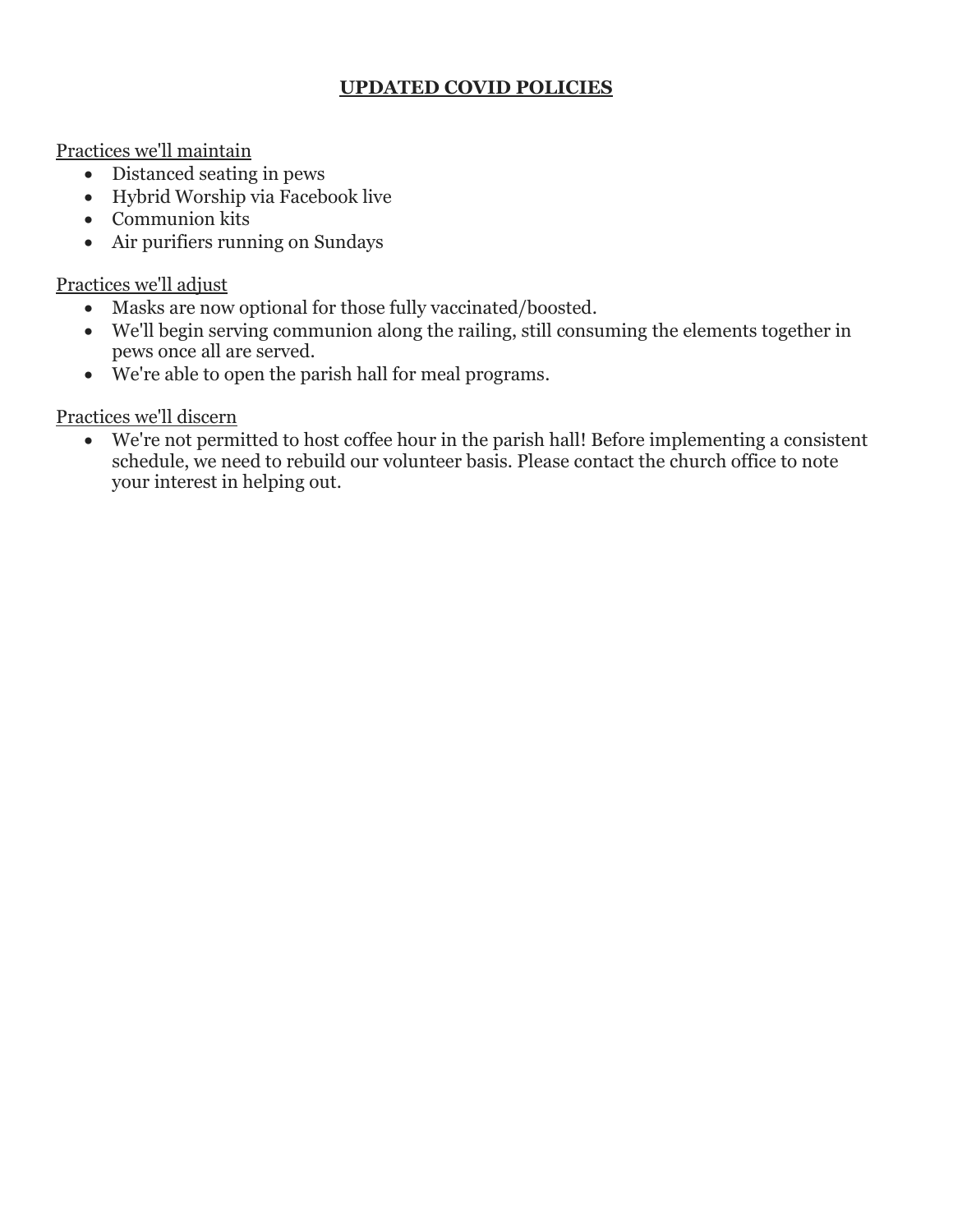## 9:30 a.m. Fourth Sunday of Lent – Holy Eucharist

## The Invitatory

Prelude **Supreme Creator of the Light** Marcel Dupré How fair and how pleasant art thou Marcel Dupré

Processional Hymn #623 **O** what their joy and their glory must be

Opening Sentences

Officiant: Bless the Lord who forgives all our sins;

People: His mercy endures for ever.

Officiant: Almighty God, to you all hearts are open, all desires known, and from you no secrets are hid: Cleanse the thoughts of our hearts by the inspiration of your Holy Spirit, that we may perfectly love you, and worthily magnify your holy Name; through Christ our Lord. Amen.

Trisagion (spoken three times)

Officiant: Holy God, Holy and Mighty, Holy Immortal One, People: Have mercy upon us.

### The Collect of the Day

Officiant: The Lord be with you. People: And also with you. Officiant: Let us pray.

Gracious Father, whose blessed Son Jesus Christ came down from heaven to be the true bread which gives life to the world: Evermore give us this bread, that he may live in us, and we in him; who lives and reigns with you and the Holy Spirit, one God, now and for ever. Amen.

## The Word of the Lord

Lessons of the Day

First Lesson: Joshua 5:9-12

Reader: A reading from the book of Joshua.

The Lord said to Joshua, "Today I have rolled away from you the disgrace of Egypt." And so that place is called Gilgal to this day. While the Israelites were camped in Gilgal they kept the Passover in the evening on the fourteenth day of the month in the plains of Jericho. On the day after the Passover, on that very day, they ate the produce of the land, unleavened cakes and parched grain. The manna ceased on the day they ate the produce of the land, and the Israelites no longer had manna; they ate the crops of the land of Canaan that year.

The Word of the Lord.

People: Thanks be to God.

Officiant: Please join me in reciting Psalm 32. The congregation will respond on the even numbered, italicized verses.

Psalm Psalm 32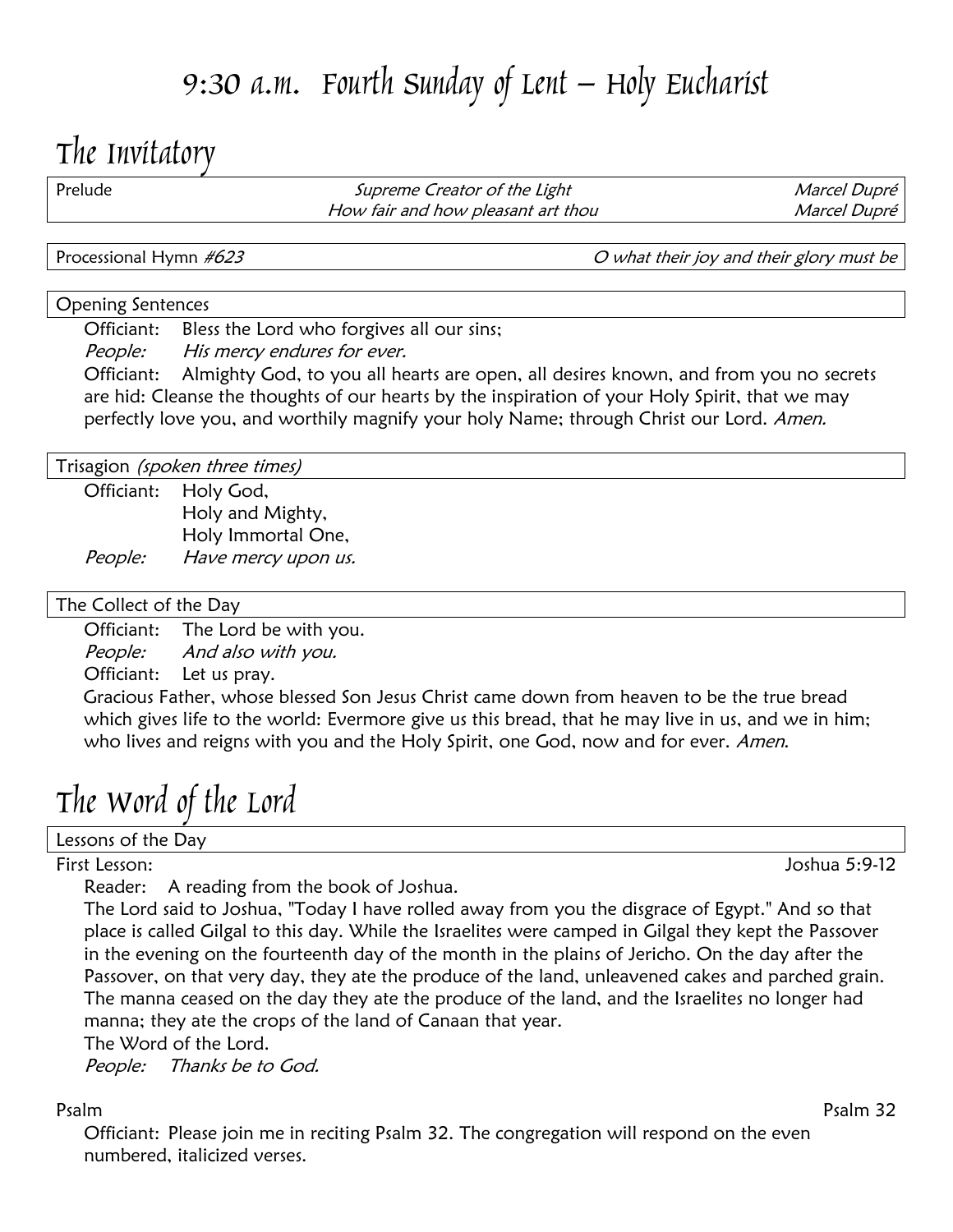1 Happy are they whose transgressions are forgiven, \* and whose sin is put away!

2 Happy are they to whom the Lord imputes no guilt, \* and in whose spirit there is no guile!

3 While I held my tongue, my bones withered away, \* because of my groaning all day long.

4 For your hand was heavy upon me day and night; \* my moisture was dried up as in the heat of summer.

5 Then I acknowledged my sin to you, \* and did not conceal my guilt.

6 I said," I will confess my transgressions to the Lord." \* Then you forgave me the guilt of my sin.

7 Therefore all the faithful will make their prayers to you in time of trouble; \* when the great waters overflow, they shall not reach them.

8 You are my hiding-place; you preserve me from trouble; \* you surround me with shouts of deliverance.

9 "I will instruct you and teach you in the way that you should go; \* I will guide you with my eye.

10 Do not be like horse or mule, which have no understanding; \* who must be fitted with bit and bridle, or else they will not stay near you."

11 Great are the tribulations of the wicked; \* but mercy embraces those who trust in the Lord.

12 Be glad, you righteous, and rejoice in the Lord; \* shout for joy, all who are true of heart.

Second Reading 2 Corinthians 5:16-21

Reader: A reading from the second letter to the Corinthians.

From now on, we regard no one from a human point of view; even though we once knew Christ from a human point of view, we know him no longer in that way. If anyone is in Christ, there is a new creation: everything old has passed away; see, everything has become new! All this is from God, who reconciled us to himself through Christ, and has given us the ministry of reconciliation; that is, in Christ God was reconciling the world to himself, not counting their trespasses against them, and entrusting the message of reconciliation to us. So we are ambassadors for Christ, since God is making his appeal through us; we entreat you on behalf of Christ, be reconciled to God. For our sake he made him to be sin who knew no sin, so that in him we might become the righteousness of God.

The Word of Lord. People: Thanks be to God.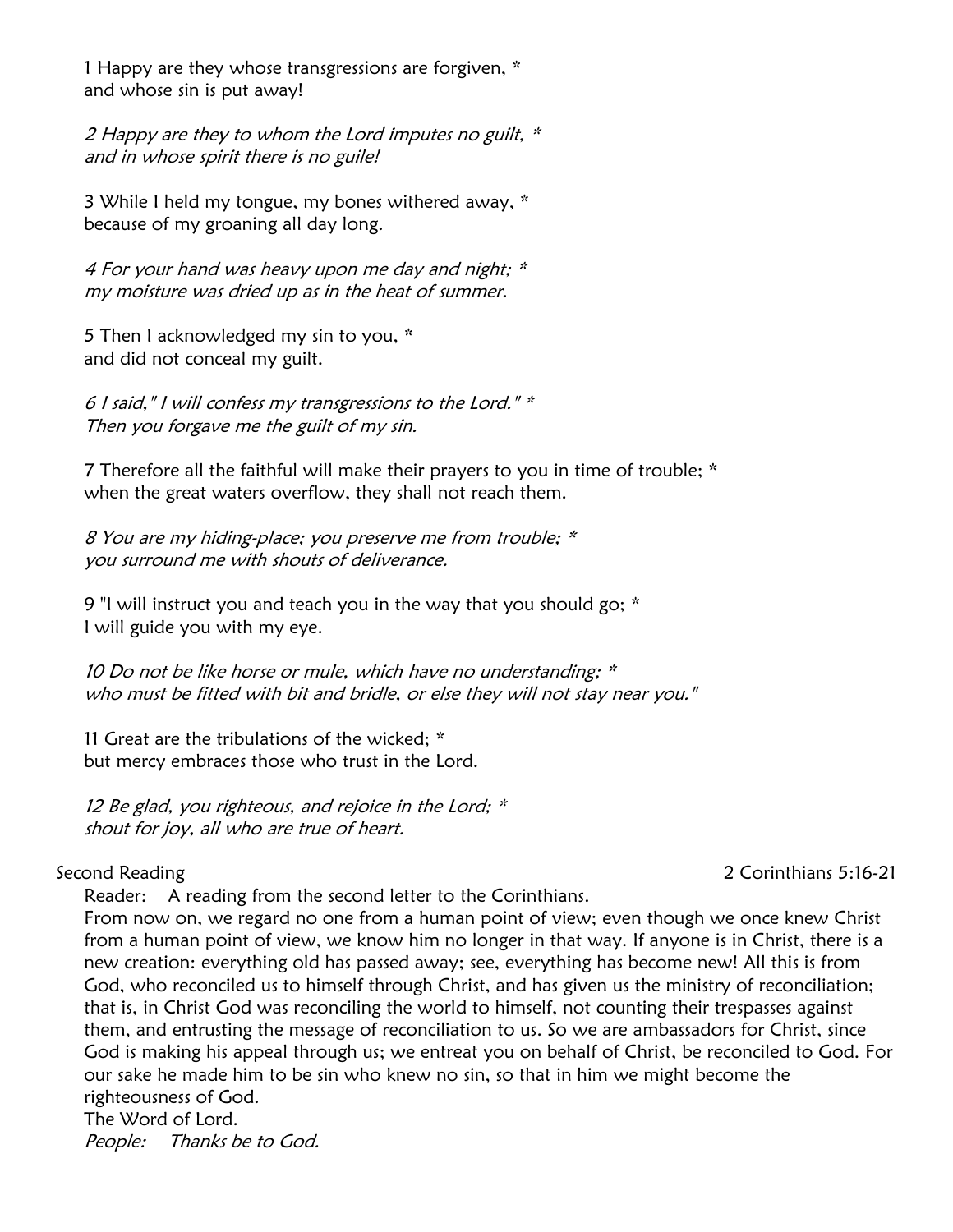Gospel Luke 15:1-3, 11b-32

Officiant: The Holy Gospel of our Lord Jesus Christ according to Luke. People: Glory to you, Lord Christ.

All the tax collectors and sinners were coming near to listen to Jesus. And the Pharisees and the scribes were grumbling and saying, "This fellow welcomes sinners and eats with them." So Jesus told them this parable: "There was a man who had two sons. The younger of them said to his father, 'Father, give me the share of the property that will belong to me.' So he divided his property between them. A few days later the younger son gathered all he had and traveled to a distant country, and there he squandered his property in dissolute living. When he had spent everything, a severe famine took place throughout that country, and he began to be in need. So he went and hired himself out to one of the citizens of that country, who sent him to his fields to feed the pigs. He would gladly have filled himself with the pods that the pigs were eating; and no one gave him anything. But when he came to himself he said, 'How many of my father's hired hands have bread enough and to spare, but here I am dying of hunger! I will get up and go to my father, and I will say to him, "Father, I have sinned against heaven and before you; I am no longer worthy to be called your son; treat me like one of your hired hands."' So he set off and went to his father. But while he was still far off, his father saw him and was filled with compassion; he ran and put his arms around him and kissed him. Then the son said to him, 'Father, I have sinned against heaven and before you; I am no longer worthy to be called your son.' But the father said to his slaves, 'Quickly, bring out a robe--the best one--and put it on him; put a ring on his finger and sandals on his feet. And get the fatted calf and kill it, and let us eat and celebrate; for this son of mine was dead and is alive again; he was lost and is found!' And they began to celebrate. "Now his elder son was in the field; and when he came and approached the house, he heard music and dancing. He called one of the slaves and asked what was going on. He replied, 'Your brother has come, and your father has killed the fatted calf, because he has got him back safe and sound.' Then he became angry and refused to go in. His father came out and began to plead with him. But he answered his father, 'Listen! For all these years I have been working like a slave for you, and I have never disobeyed your command; yet you have never given me even a young goat so that I might celebrate with my friends. But when this son of yours came back, who has devoured your property with prostitutes, you killed the fatted calf for him!' Then the father said to him, 'Son, you are always with me, and all that is mine is yours. But we had to celebrate and rejoice, because this brother of yours was dead and has come to life; he was lost and has been found.'"

The Gospel of the Lord.

People: Praise to you, Lord Christ.

Sermon The Rev. Sarah Ginolfi

### The Nicene Creed (Congregation)

| Officiant: | Please join me in saying the Nicene Creed.                                                   |
|------------|----------------------------------------------------------------------------------------------|
| People:    | We believe in one God, the Father, the Almighty, maker of heaven and earth, of all that is,  |
|            | seen and unseen.                                                                             |
|            | We believe in one Lord, Jesus Christ, the only Son of God, eternally begotten of the Father, |
|            | God from God, Light from Light, true God from true God, begotten, not made, of one Being     |
|            | with the Father. Through him all things were made. For us and for our salvation he came      |
|            | down from heaven: by the power of the Holy Spirit he became incarnate from the Virgin        |
|            | Mary, and was made man. For our sake he was crucified under Pontius Pilate; he suffered      |
|            | death and was buried. On the third day he rose again in accordance with the Scriptures; he   |
|            |                                                                                              |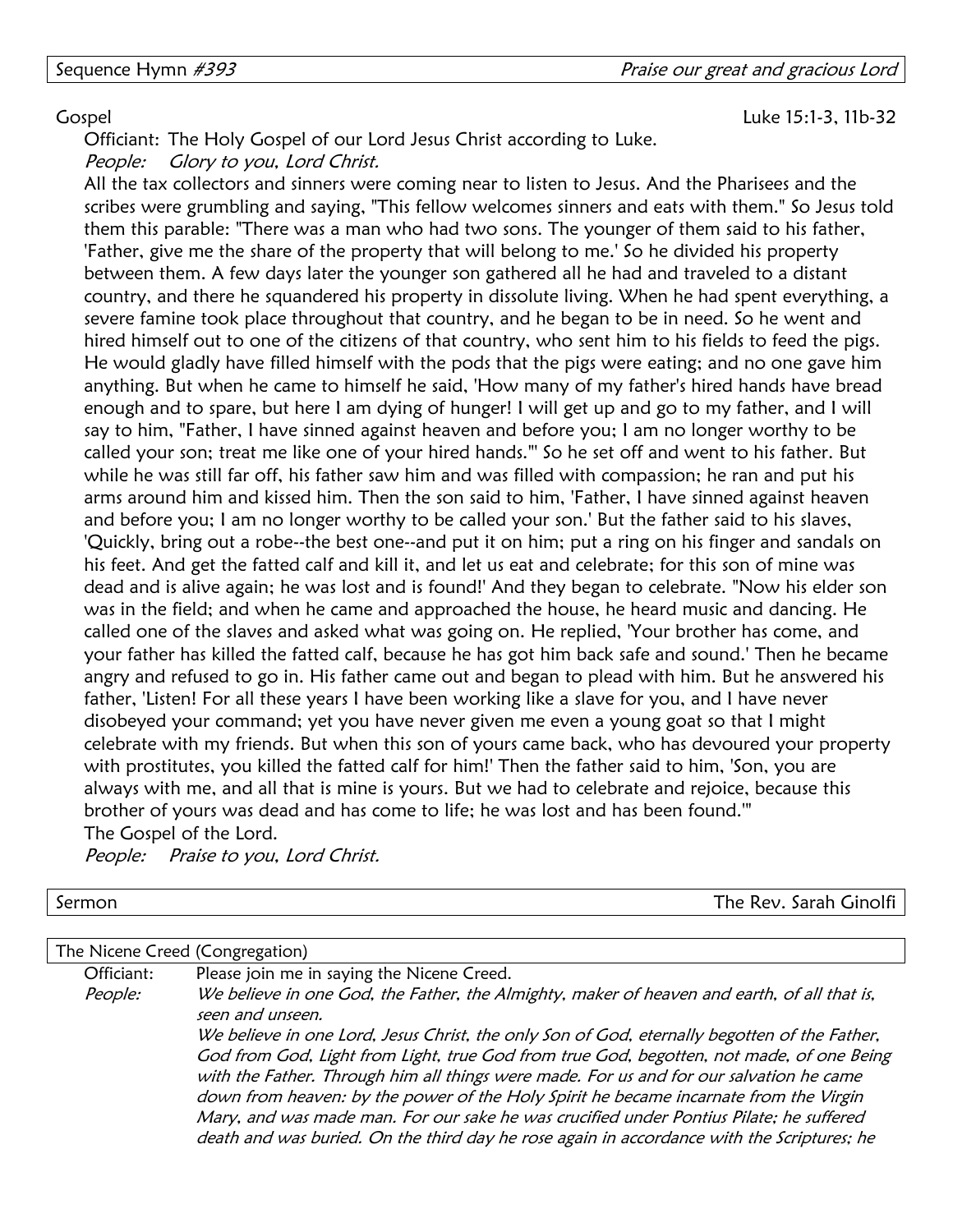ascended into heaven and is seated at the right hand of the Father. He will come again in glory to judge the living and the dead, and his kingdom will have no end. We believe in the Holy Spirit, the Lord, the giver of life, who proceeds from the Father and the Son. With the Father and the Son he is worshiped and glorified. He has spoken through the Prophets. We believe in one holy catholic and apostolic Church. We acknowledge one baptism for the forgiveness of sins. We look for the resurrection of the dead, and the life of the world to come. Amen.

| Intercession Prayers and Confession |                                                                                                                                                                                                                                                                                                                                                                                                                                                                                          |  |
|-------------------------------------|------------------------------------------------------------------------------------------------------------------------------------------------------------------------------------------------------------------------------------------------------------------------------------------------------------------------------------------------------------------------------------------------------------------------------------------------------------------------------------------|--|
| Reader:<br>People:                  | Dear God, we seek to follow your will. Guide us as we deepen in spirituality, grow in<br>compassion, and be your courageous hope in the world. Father, we pray for your holy<br>Catholic Church. We pray for The Church of the Province of Myanmar; St. Matthew's<br>Church, Enosburg Falls; the Rev. Titus Presler.<br>That we all may be one.                                                                                                                                          |  |
| Reader:<br>People:                  | Grant that every member of the Church may truly and humbly serve you;<br>That your Name may be glorified by all people.                                                                                                                                                                                                                                                                                                                                                                  |  |
| Reader:<br>People:                  | We pray for all bishops, priests, and deacons. We pray especially for Justin, Archbishop of<br>Canterbury; Michael, our Presiding Bishop; Shannon, our Bishop; and Sarah, our priest.<br>That they may be faithful ministers of your Word and Sacraments.                                                                                                                                                                                                                                |  |
| Reader:<br>People:                  | We pray for all who govern and hold authority in the nations of the world;<br>That there may be justice and peace on the earth.                                                                                                                                                                                                                                                                                                                                                          |  |
| Reader:<br>People:                  | Give us grace to do your will in all that we undertake;<br>That our works may find favor in your sight.                                                                                                                                                                                                                                                                                                                                                                                  |  |
| Reader:                             | We pray for all victims of violence; for those persecuted for race or gender; for all suffering<br>financial hardship. We remember those commended to us, especially Eli, Linda, Martin,<br>Scott, Paige & Minerva, Kevin, Jason & Nastia, and the Koskiakova family, Lyssa & Andrew,<br>Joan, Patricia, Gary and Elaine. Have compassion on those who suffer from any grief or<br>trouble;                                                                                              |  |
| People:                             | That they may be delivered from their distress.                                                                                                                                                                                                                                                                                                                                                                                                                                          |  |
| Reader:<br>People:                  | Give to the departed eternal rest.<br>Let light perpetual shine upon them.                                                                                                                                                                                                                                                                                                                                                                                                               |  |
| Reader:<br>People:                  | We praise you for your saints who have entered into joy;<br>May we also come to share in your heavenly kingdom.                                                                                                                                                                                                                                                                                                                                                                          |  |
| Reader:                             | Praise God for those in every generation in whom Christ has been honored. We pray for<br>parishioners celebrating birthdays and anniversaries, especially Andrew MacJarrett, Jennifer<br>Wigmore, Eric Patrick, Hannah Readnour, Benjamin Wigmore, Meg Muir, Seth Beaudry, Nan<br>Kirbach, Jeff Sawyer. Pray that we may have grace to glorify Christ in our own day.<br>Silence.                                                                                                        |  |
| Celebrant:                          | Look with pity, O heavenly Father, upon the people of this world who live with injustice,<br>terror, disease, and death as their constant companions. Have mercy upon us. Help us to<br>eliminate our cruelty to these our neighbors. Strengthen those who spend their lives<br>establishing equal protection of the law and equal opportunities for all. And grant that every<br>one of us may enjoy a fair portion of the riches of this land; through Jesus Christ our Lord.<br>Amen. |  |

The Confession and Absolution

Officiant: Let us confess our sins against God and our neighbor.

All: Most merciful God, we confess that we have sinned against you in thought, word, and deed, by what we have done, and by what we have left undone. We have not loved you with our whole heart; we have not loved our neighbors as ourselves. We are truly sorry and we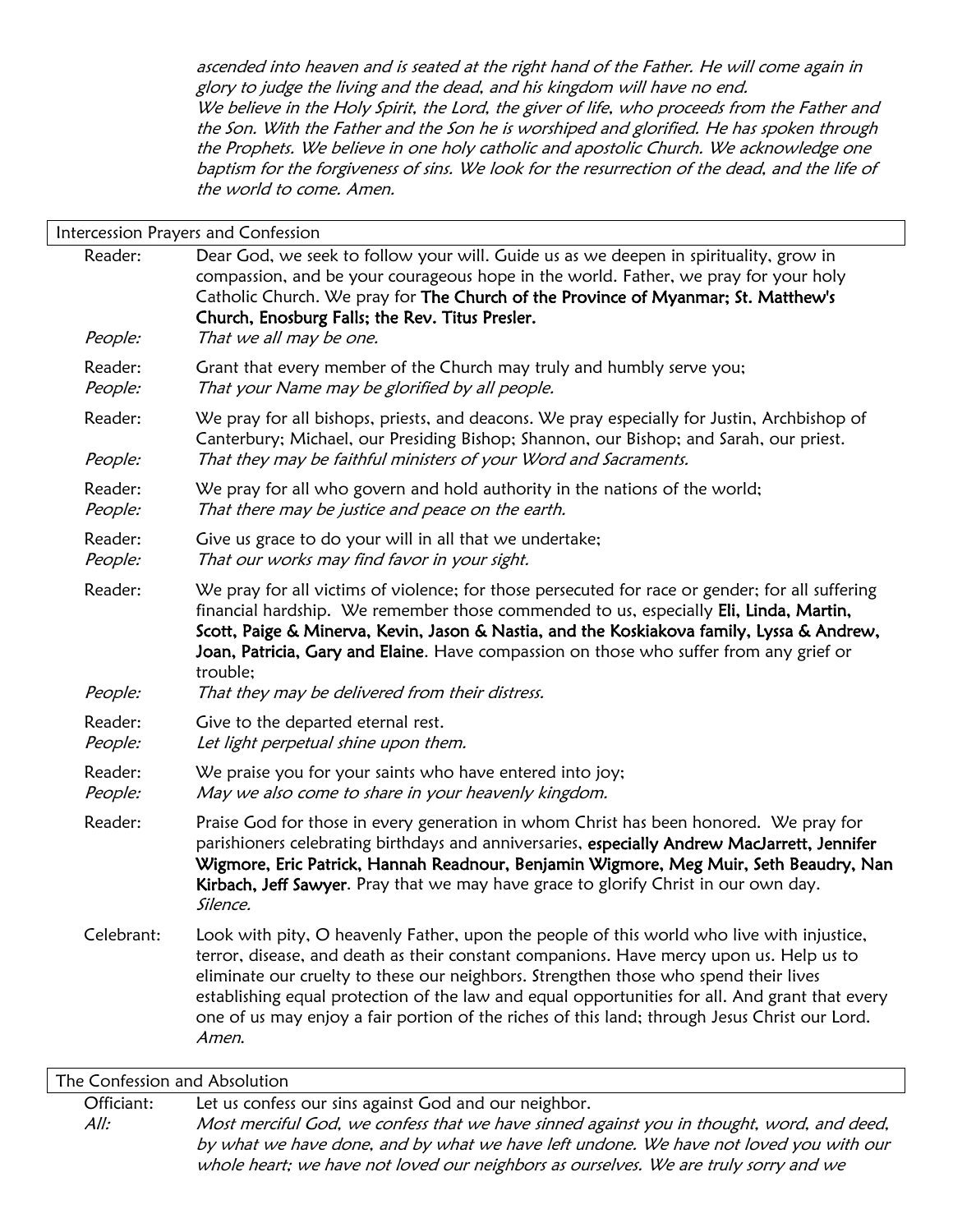humbly repent. For the sake of your Son Jesus Christ, have mercy on us and forgive us; that we may delight in your will, and walk in your ways, to the glory of your Name. Amen. Officiant: Almighty God have mercy on you, forgive you all your sins through our Lord Jesus Christ, strengthen you in all goodness, and by the power of the Holy Spirit keep you in eternal life. Amen.

| The Peace      |                                           |
|----------------|-------------------------------------------|
| Officiant:     | The peace of the Lord be always with you. |
| <i>People:</i> | And also with you.                        |

### Announcements

Thank you for your financial commitment to the life of Trinity Church. Your gift helps our church family spread God's love and joy in the world! Offering plates are located at the top of the center aisle on the way to the altar as well as near the center exit doors.

| <b>Offertory Anthem</b> | Jerusalem, my happy home | trad. American melody, arr. John Riddle |
|-------------------------|--------------------------|-----------------------------------------|
|                         |                          |                                         |

## The Holy Communion

The Great Thanksgiving

| Celebrant: | The Lord be with you.                                                                           |
|------------|-------------------------------------------------------------------------------------------------|
| People:    | And also with you.                                                                              |
| Celebrant: | Lift up your hearts.                                                                            |
| People:    | We lift them to the Lord.                                                                       |
| Celebrant: | Let us give thanks to the Lord our God.                                                         |
| People:    | It is right to give God thanks and praise.                                                      |
| Celebrant: | It is truly right to glorify you, Father, and to give you thanks; for you alone are God, living |
|            | and true, dwelling in light inaccessible from before time and for ever.                         |
|            | Fountain of life and source of all goodness, you made all things and fill them with your        |
|            | blessing; you created them to rejoice in the splendor of your radiance.                         |
|            | Countless throngs of angels stand before you to serve you night and day; and, beholding the     |
|            | glory of your presence, they offer you unceasing praise. Joining with them, and giving voice    |
|            | to every creature under heaven, we acclaim you, and glorify your Name, as we say,               |
|            |                                                                                                 |

### Sanctus

All: Holy, Holy, Holy Lord, God of power and might, heaven and earth are full of your glory. Hosanna in the highest. Blessed is he who comes in the name of the Lord. Hosanna in the highest.

### Eucharistic Prayer D (People stand or kneel as able.)

Celebrant: We acclaim you, holy Lord, glorious in power. Your mighty works reveal your wisdom and love. You formed us in your own image, giving the whole world into our care, so that, in obedience to you, our Creator, we might rule and serve all your creatures. When our disobedience took us far from you, you did not abandon us to the power of death. In your mercy you came to our help, so that in seeking you we might find you. Again and again you called us into covenant with you, and through the prophets you taught us to hope for salvation.

Father, you loved the world so much that in the fullness of time you sent your only Son to be our Savior. Incarnate by the Holy Spirit, born of the Virgin Mary, he lived as one of us, yet without sin. To the poor he proclaimed the good news of salvation; to prisoners, freedom;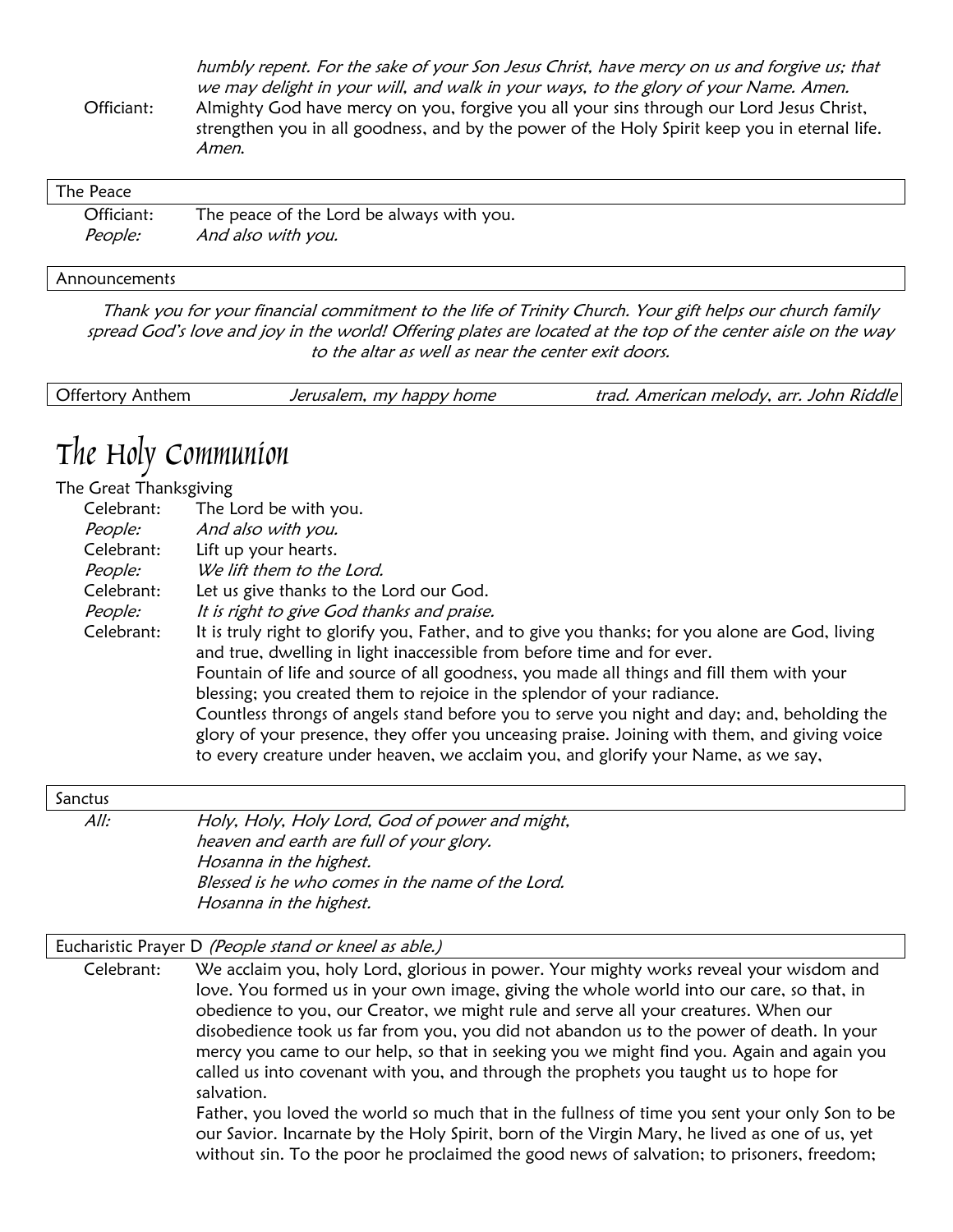to the sorrowful, joy. To fulfill your purpose he gave himself up to death; and, rising from the grave, destroyed death, and made the whole creation new.

And, that we might live no longer for ourselves, but for him who died and rose for us, he sent the Holy Spirit, his own first gift for those who believe, to complete his work in the world, and to bring to fulfillment the sanctification of all.

When the hour had come for him to be glorified by you, his heavenly Father, having loved his own who were in the world, he loved them to the end; at supper with them he took bread, and when he had given thanks to you, he broke it, and gave it to his disciples, and said, "Take, eat: This is my Body, which is given for you. Do this for the remembrance of me." After supper he took the cup of wine; and when he had given thanks, he gave it to them, and said, "Drink this, all of you: This is my Blood of the new Covenant, which is shed for you and for many for the forgiveness of sins. Whenever you drink it, do this for the remembrance of me."

Father, we now celebrate this memorial of our redemption. Recalling Christ's death and his descent among the dead, proclaiming his resurrection and ascension to your right hand, awaiting his coming in glory; and offering to you, from the gifts you have given us, this bread and this cup, we praise you and we bless you.

All: We praise you, we bless you,

we give thanks to you,

and we pray to you, Lord our God.

Celebrant: Lord, we pray that in your goodness and mercy your Holy Spirit may descend upon us, and upon these gifts, sanctifying them and showing them to be holy gifts for your holy people, the bread of life and the cup of salvation, the Body and Blood of your Son Jesus Christ. Grant that all who share this bread and cup may become one body and one spirit, a living sacrifice in Christ, to the praise of your Name.

> Remember, Lord, your one holy catholic and apostolic Church, redeemed by the blood of your Christ. Reveal its unity, guard its faith, and preserve it in peace. And grant that we may find our inheritance with all the saints who have found favor with you in ages past. We praise you in union with them and give you glory through your Son Jesus Christ our Lord. Through Christ, and with Christ, and in Christ, all honor and glory are yours, Almighty God and Father, in the unity of the Holy Spirit, for ever and ever. AMEN.

### The Lord's Prayer Celebrant: And now, as our Savior Christ has taught us, we are bold to say, All: Our Father, who art in heaven, hallowed be thy Name, thy kingdom come, thy will be done, on earth as it is in heaven. Give us this day our daily bread. And forgive us our trespasses, as we forgive those who trespass against us. And lead us not into temptation, but deliver us from evil. For thine is the kingdom, and the power, and the glory, for ever and ever. Amen.

### The Fraction

| Celebrant:     | Christ our Passover is sacrificed for us. |
|----------------|-------------------------------------------|
| <i>People:</i> | Therefore, let us keep the feast.         |

### The Prayer of Humble Access

Celebrant: Let us pray. People: We do not presume to come to this thy Table, O merciful Lord, trusting in our own righteousness, but in thy manifold and great mercies. We are not worthy so much as to gather up the crumbs under thy Table. But thou art the same Lord whose property is always to have mercy. Grant us therefore, gracious Lord, so to eat the flesh of thy dear Son Jesus Christ, and to drink his blood, that we may evermore dwell in him, and he in us. Amen.